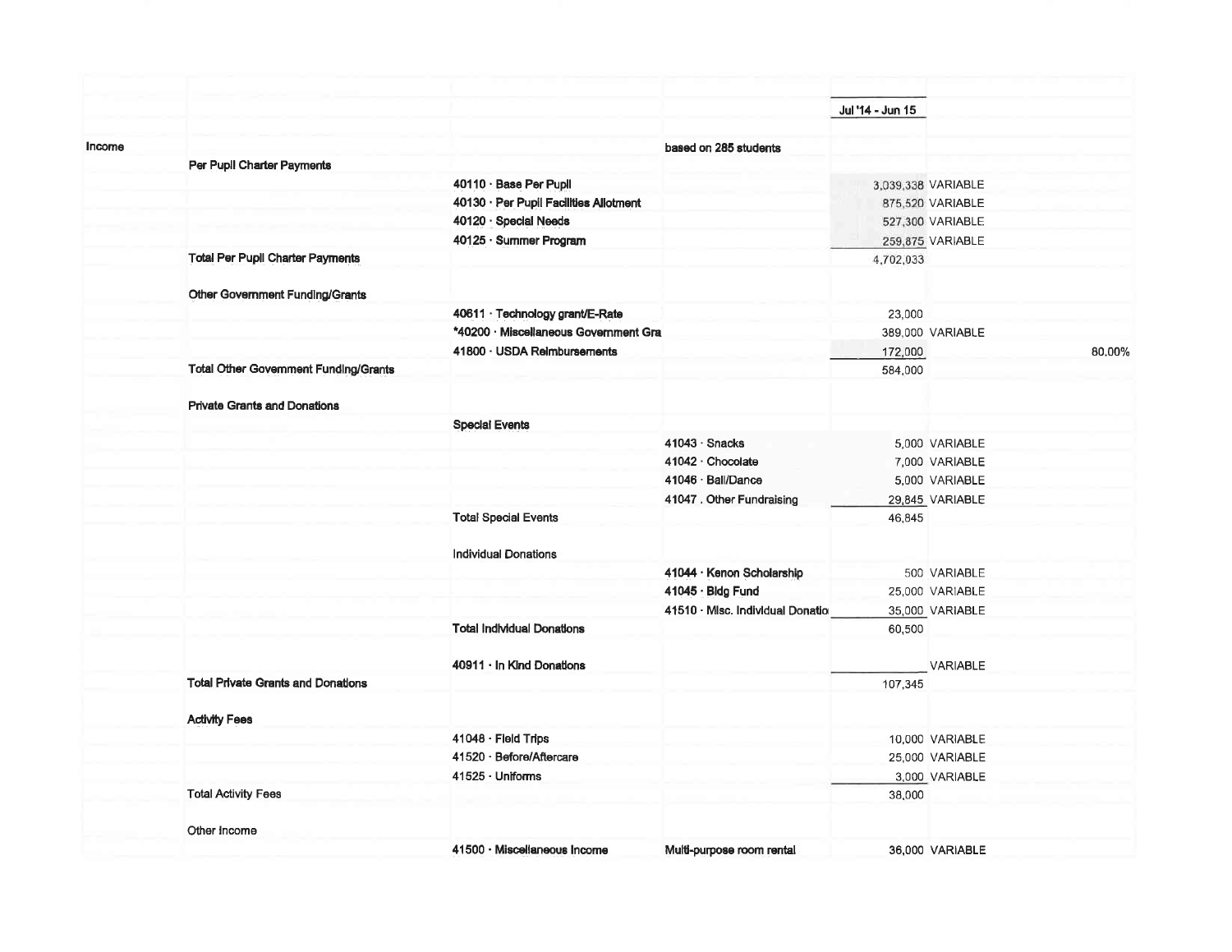|                     |                                      | 41505 · Earned Interest                 |                                 |               | 100 VARIABLE       |       |
|---------------------|--------------------------------------|-----------------------------------------|---------------------------------|---------------|--------------------|-------|
|                     |                                      | 41900 · Relmbursed Expenses             |                                 |               | VARIABLE           |       |
|                     | <b>Total Other Income</b>            |                                         |                                 | 36,100        |                    |       |
| <b>Total Income</b> |                                      |                                         |                                 | 5,467,478     |                    |       |
|                     |                                      |                                         |                                 |               |                    |       |
|                     |                                      |                                         |                                 | 5,467,478     |                    |       |
| <b>Expense</b>      |                                      |                                         |                                 |               |                    |       |
|                     | Personnel Expense                    |                                         |                                 |               |                    |       |
|                     |                                      | Gross Wages                             |                                 |               |                    |       |
|                     |                                      |                                         | 65005 · Principal/Executive     |               | 105,000 VARIABLE   |       |
|                     |                                      |                                         | $65010 \cdot$ Teachers          |               | 1.416,324 VARIABLE |       |
|                     |                                      |                                         | 65020 · Teachers Aides          |               | 212,084 VARIABLE   |       |
|                     |                                      |                                         | 65025 · Clerical                |               | 37,551 VARIABLE    |       |
|                     |                                      |                                         | 65026 - Administrative          |               | 570,072 VARIABLE   |       |
|                     |                                      |                                         | 65030 · Custodian               |               | 181,442 VARIABLE   |       |
|                     |                                      |                                         | 65040 · Special Education Teacl |               | 190,156 VARIABLE   |       |
|                     |                                      |                                         | 65045 · Security                |               | 28,428 VARIABLE    |       |
|                     |                                      |                                         | 65603 · Employee Bonuses        |               | VARIABLE           |       |
|                     |                                      | <b>Total Gross Wages</b>                |                                 | 2,741,057     |                    |       |
|                     |                                      | 61935 · Employee Benefits               |                                 | 86,406        |                    | 3.15% |
|                     |                                      | 65600 · Payroll Taxes                   |                                 | 209,691       |                    | 7.65% |
|                     |                                      | 65604 · Unemployment and Workers Cor    |                                 | 56,036        |                    | 2.04% |
|                     |                                      | 66700 · Staff Development               |                                 |               | 15,000 VARIABLE    |       |
|                     |                                      | 66750 · Recruitment Expense             |                                 |               | 0 VARIABLE         |       |
|                     | <b>Total Personnel Expense</b>       |                                         |                                 | 3,108,190     |                    |       |
|                     | <b>Direct Student Expenses</b>       |                                         |                                 |               |                    |       |
|                     |                                      | 68009 · Textbooks/Workbooks             |                                 |               | 21,565 VARIABLE    |       |
|                     |                                      | 68010 · Educational Material & Supplies |                                 |               | 15,000 VARIABLE    |       |
|                     |                                      | 68015 · Library & Media Center          |                                 |               | 4,500 VARIABLE     |       |
|                     |                                      | 68020 · Student Assessment Materials    |                                 |               | 25,000 VARIABLE    |       |
|                     |                                      | 68025 · Contracted Ed/Student Services  |                                 |               | 100,000 VARIABLE   |       |
|                     | <b>Total Direct Student Expenses</b> |                                         |                                 | 166,065       |                    |       |
|                     | Occupancy Expense                    |                                         |                                 |               |                    |       |
|                     |                                      | 62000 · Mortgage Interest               |                                 | 500,000 FIXED |                    |       |
|                     |                                      | 62900 · Rent                            |                                 |               |                    |       |
|                     |                                      | 63000 · Maintenance and Repairs         |                                 |               | 150,000 VARIABLE   |       |
|                     |                                      | 63399 · Security System                 |                                 |               | 30,000 FIXED       |       |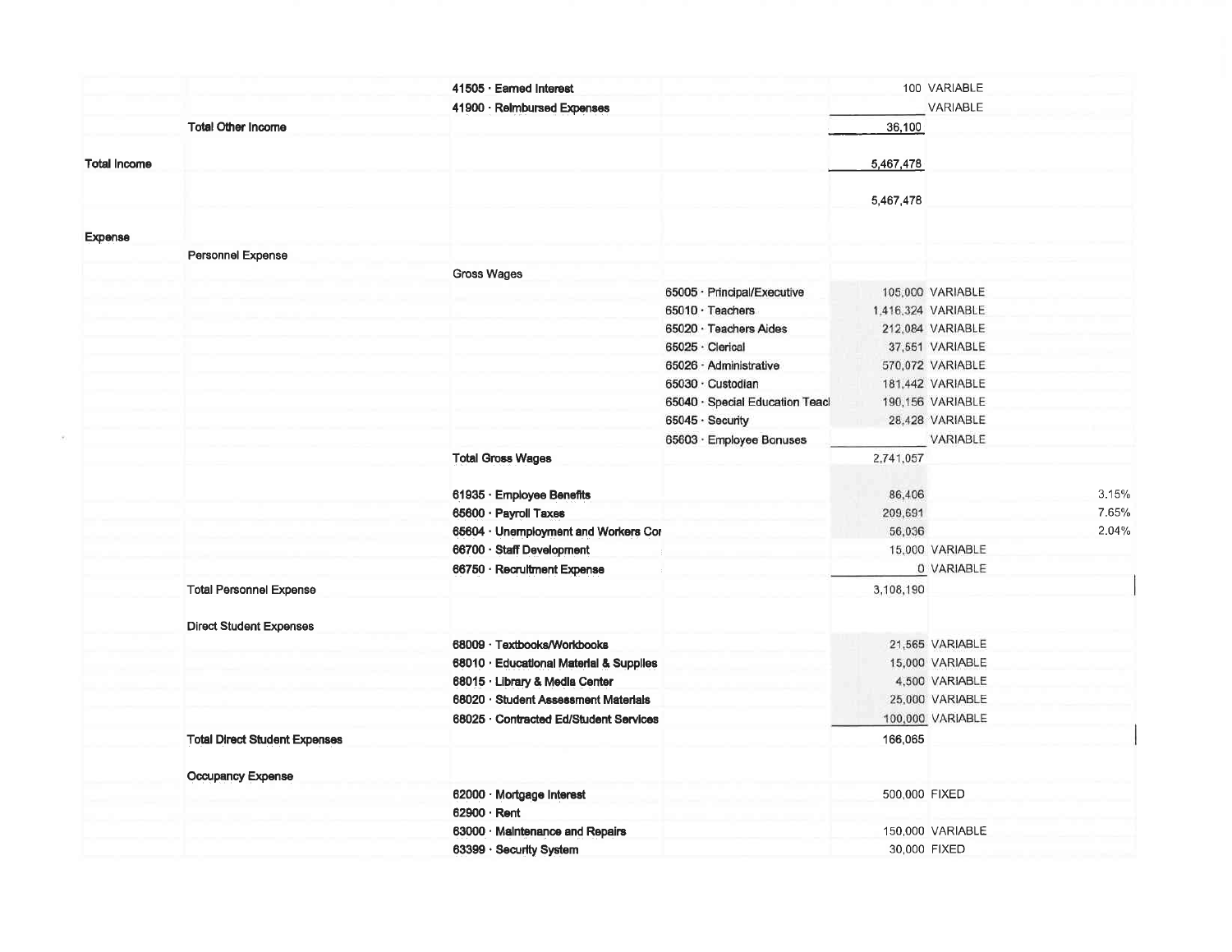|                                | $63900 \cdot$ Utilities                   |                                | 140,000 FIXED |                  |
|--------------------------------|-------------------------------------------|--------------------------------|---------------|------------------|
|                                | 67975 · Janitorial                        |                                |               | 25,000 VARIABLE  |
| <b>Total Occupancy Expense</b> |                                           |                                | 845,000       |                  |
|                                |                                           |                                |               |                  |
| Office Expense                 |                                           |                                |               |                  |
|                                | 61200 · Bank & Payroll Fees               |                                |               | 95,000 VARIABLE  |
|                                | 61700 · Office Equipment/Maintenance      |                                |               | 50,000 VARIABLE  |
|                                | 62500 · Postage and Delivery              |                                |               | 2,000 VARIABLE   |
|                                | 62600 · Printing and Reproduction         |                                |               | 1,500 VARIABLE   |
|                                | 62800 · Legal Fees                        |                                |               | 5,000 FIXED      |
|                                | 62825 · Accounting and Audit              |                                |               | 25,000 FIXED     |
|                                | Telephone and Communications              |                                |               |                  |
|                                |                                           | 63400 · Telephone              | 12,000 FIXED  |                  |
|                                |                                           | 63431 · E-Rate Telephone       |               | 8,500 FIXED      |
|                                |                                           | 63450 · Internet/Communication |               | 1,500 FIXED      |
|                                | <b>Total Telephone and Communications</b> |                                | 22,000        |                  |
|                                |                                           |                                |               |                  |
|                                | 67900 · Office Supplies                   |                                |               | 10,000 VARIABLE  |
| <b>Total Office Expense</b>    |                                           |                                | 210,500       |                  |
|                                |                                           |                                |               |                  |
| <b>General Expense</b>         |                                           |                                |               |                  |
|                                | 60200 · Advertising and Marketing         |                                |               | 20,000 VARIABLE  |
|                                | 60500 · Administrative Fees               |                                |               | 30,000 FIXED     |
|                                | 61100 · Depreciation                      |                                | 475,000 FIXED |                  |
|                                | 61100 · Transportation & Van Maintenan    |                                |               | 35,000 VARIABLE  |
|                                | 61120. Loan payments                      |                                |               | 424,000 VARIABLE |
|                                | 61225 · Bad Debts                         |                                |               | VARIABLE         |
|                                | 61400 Contributions and Gifts             |                                |               | 3.500 VARIABLE   |
|                                | 61600 Dues and Subscriptions              |                                |               | 1,000 VARIABLE   |
|                                | 61800 · Business Insurance                |                                | 100,000 FIXED |                  |
|                                | 62100 General Interest                    |                                |               | 0 FIXED          |
|                                | 62300 Licenses and Permits                |                                |               | 1,500 FIXED      |
|                                | 62850 · Consulting & Professional Fees    |                                |               | 10,000 FIXED     |
|                                | 63500 · Travel & Entertainment            |                                |               | 5,000 VARIABLE   |
|                                | 63875 · Food Service                      |                                | 215,000 FIXED |                  |
|                                | 63885 · Field Trips                       |                                |               | 10,000 VARIABLE  |
|                                | 63890 · Fundraising Expense               |                                |               | 50,000 FIXED     |
|                                | 63895 · Uniforms                          |                                |               | 6,000 FIXED      |
|                                | 64500 · Temporary Labor                   |                                |               | 25,000 VARIABLE  |
|                                | 66705 · Board Expenses                    |                                |               | 5,000 VARIABLE   |
| <b>Total General Expense</b>   |                                           |                                | 1,416,000     |                  |